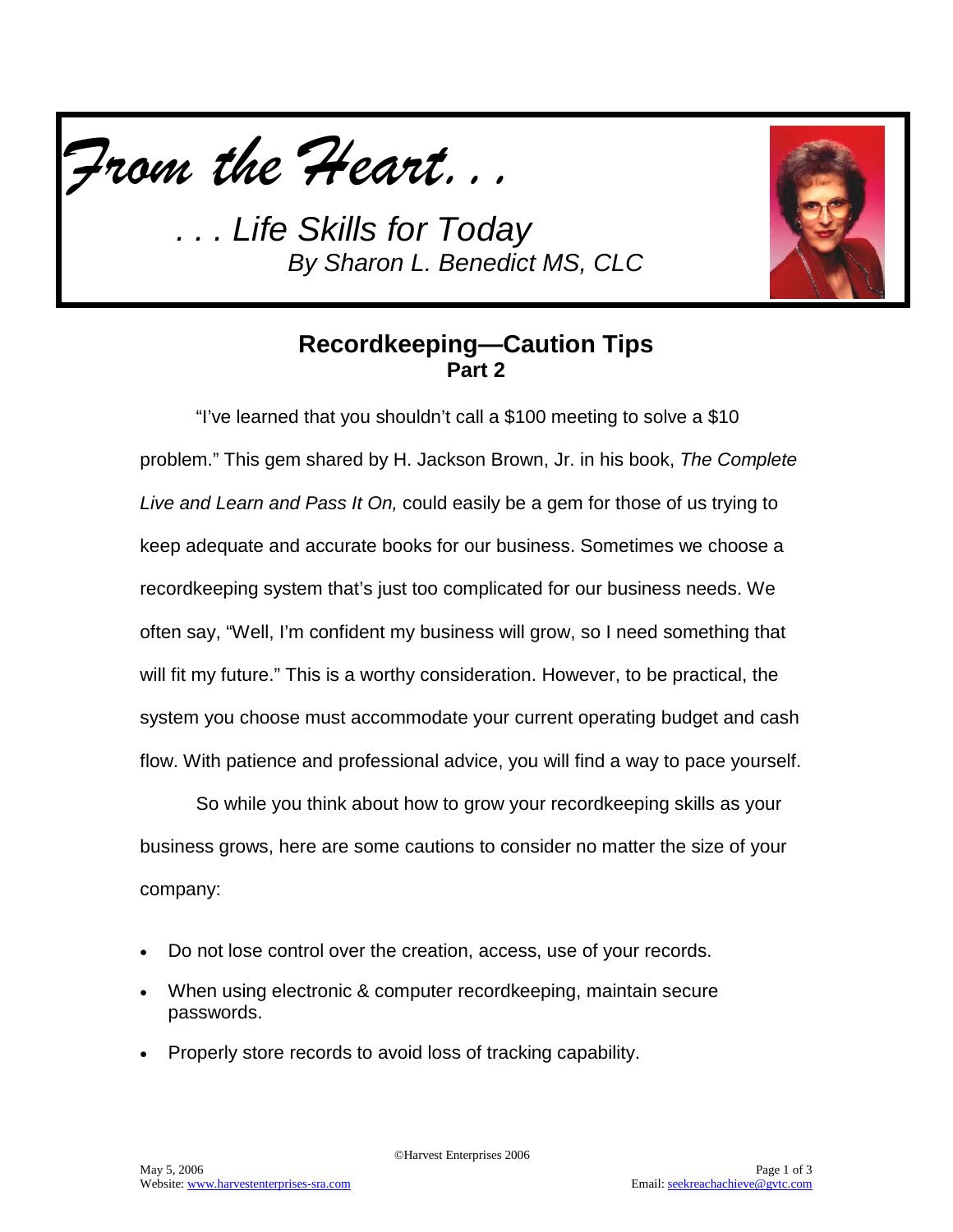- Keep **one** official version of your records to avoid confusion and auditing complications.
- All documents should have names of parties and dates.
- Maintain secure electronic records with backups stored in a safe deposit box or secure location to keep others from altering data.
- Keep secure backups to restore data from technology blackouts.
- If trying out a new system, make sure you have backups of old system and data so you can reinstall if you have computer database failures w/ the new system.
- Routinely check your credit report to insure accuracy and current status.
- Make hard copies of everything in your wallet and store with all related toll free numbers and your card numbers in safe deposit box to insure immediate notification and restoration in case of identity theft; if this happens, call all three credit reporting agencies to be placed on fraud alert w/ SS# (The numbers are: Equifax: 1 800 525 6285, Experian (formerly TRW): 1-888-397- 3742, Trans Union: 1-800-680-7289; Social Security Administration, fraud line: 1-800-269-0271).
- If your business records system is somehow tied to an email program & service, take steps to ensure you're protected against viruses, Trojans and other malicious software transmitted via email, without compromising the email features you need to communicate effectively. Call your provider for details.
- Check out the IRS website for how long to keep records, <http://www.irs.gov/businesses/small/article/0,,id=98513,00.html>

Although there is much more to consider when choosing the best system for your

needs, for the rest of this month, we will be cruising through the fun world of

*Housekeeping*—and all those routine chores everyone loves! In the meantime,

check out these additional recordkeeping resources below.

#### Resources:

**Government Guide, [http://www.governmentguide.com/small\\_business.adp?id=16102151](http://www.governmentguide.com/small_business.adp?id=16102151)** 

**Keeping the Books: Basic Record Keeping and Accounting for the Successful Small Business** (Keeping the Books) by Linda Pinson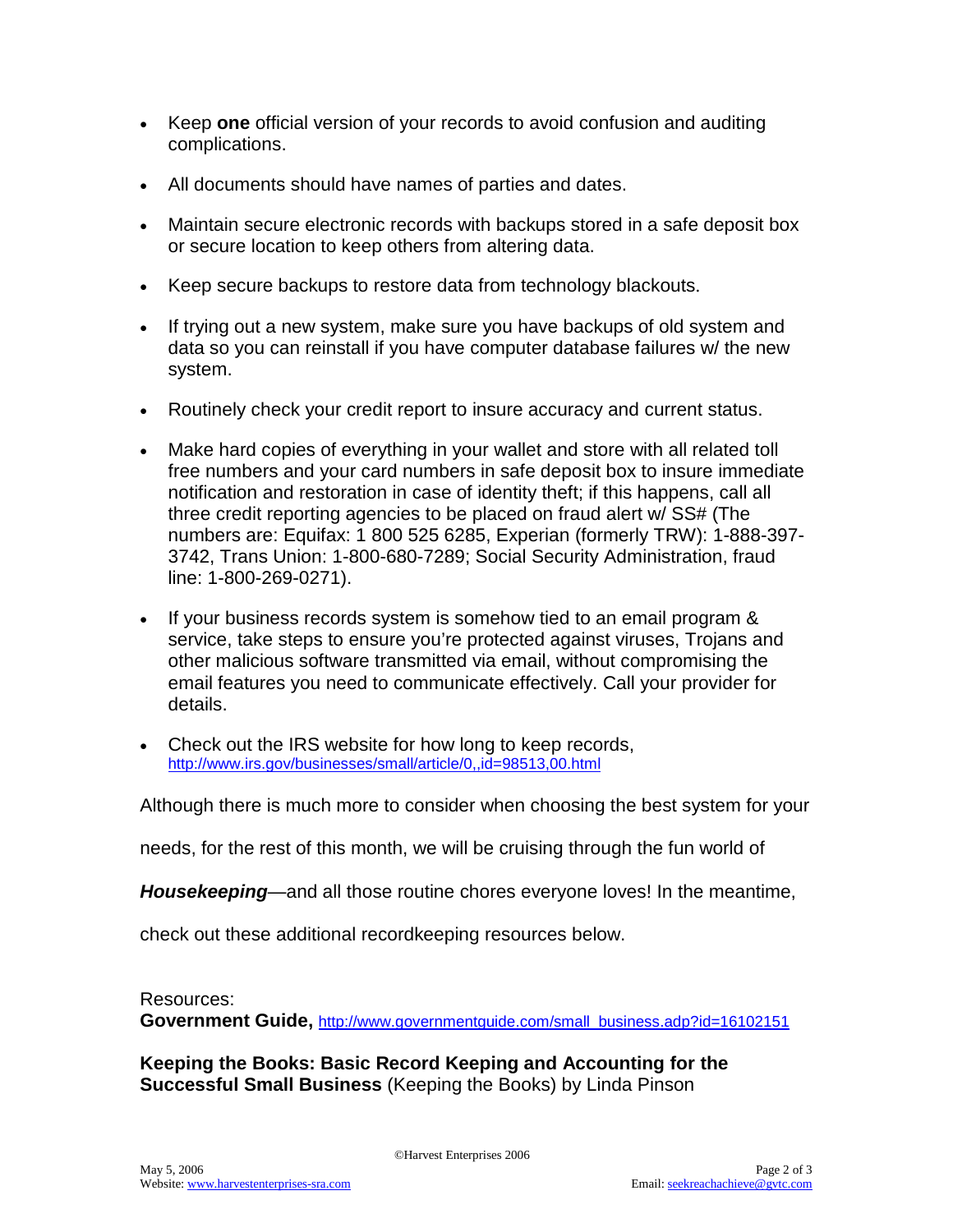**Recordkeeping, Ethics and Law: Regulatory Models, Participant Relationships and Rights and Responsibilities in the Online World** by Livia Iacovino

**Self-employed Tax Solutions: Quick, Simple, Money-Saving, Audit-Proof Tax and Recordkeeping Basics for the Independent Professional** by June **Walker** 

**US Small Business Administration**, [http://search.sba.gov](http://search.sba.gov/)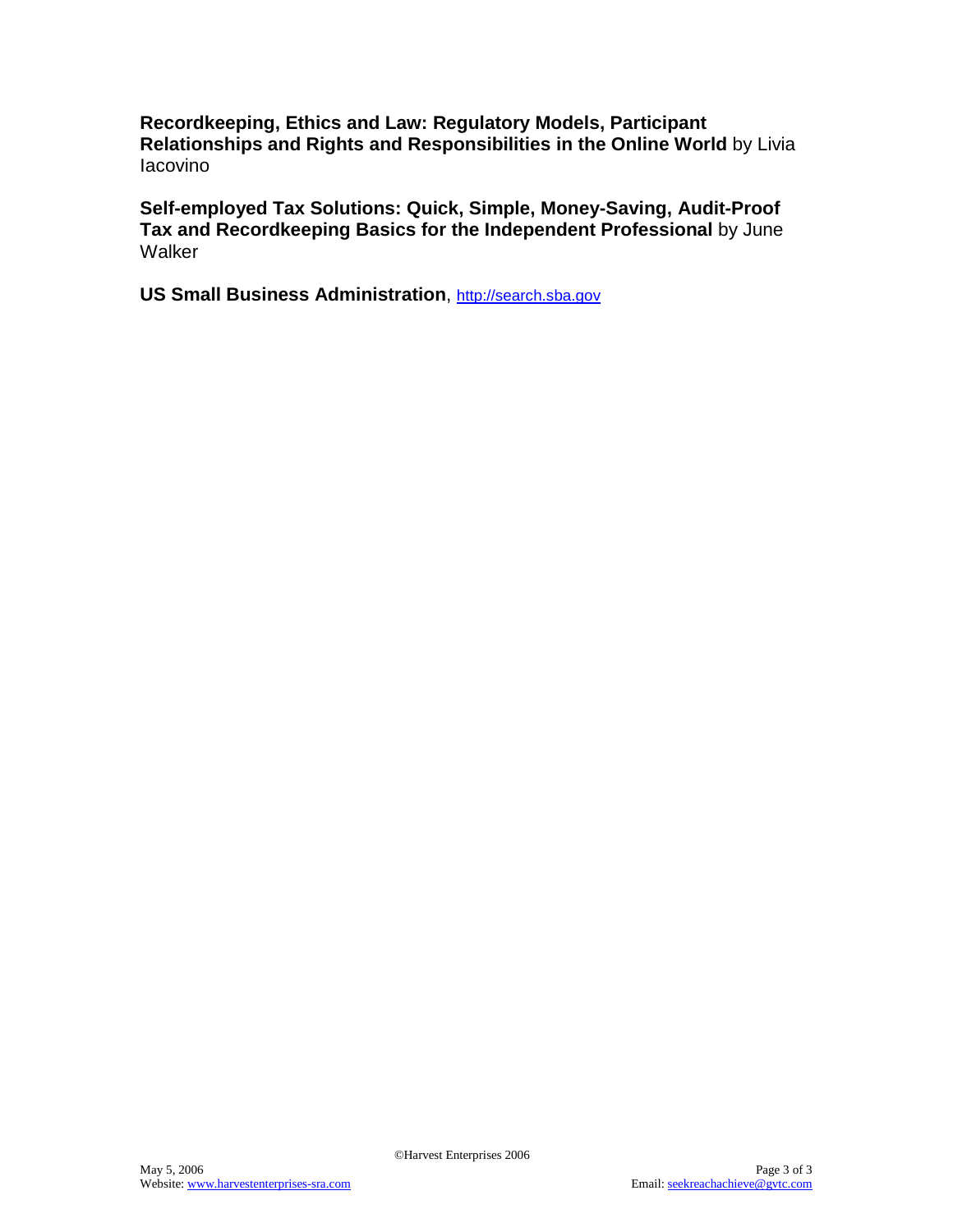



### **Housekeeping—Are you having fun yet?**

Erma Bombeck cuts to the chase for many of us with "My second favorite household chore is ironing. My first being hitting my head on the top bunk bed until I faint." So, for those of you with this prominent perspective on housekeeping, I decided to start ya'll off with a laugh or two (with a little help from *Lots of Jokes* website). Then we'll get serious with the next issue, maybe!

Here's my own version of a typical "hypothetical" day of housecleaning. First, I will clean the bathtubs today, no excuses—unless I find a really good one! Then I'll move to the refrigerator. Something growing inside it is calling me. There's more than cheese in there that's aging! If it walks out when I open it, I'll let it go on its way. Once I finish that jolly job, I think I'll take a break for a snack. I'm in luck, no need to vacuum up the crumbs on the floor, my swift miniature schnauzer, Daisy, did a great job!

A little motivation has now returned. I think I'll change the bed sheets I've ignored for a month or so, even turn the mattress. I feel so industrious! Yet, isn't it just too frustrating—you make the beds, wash the clothes, and four months later you start all over again!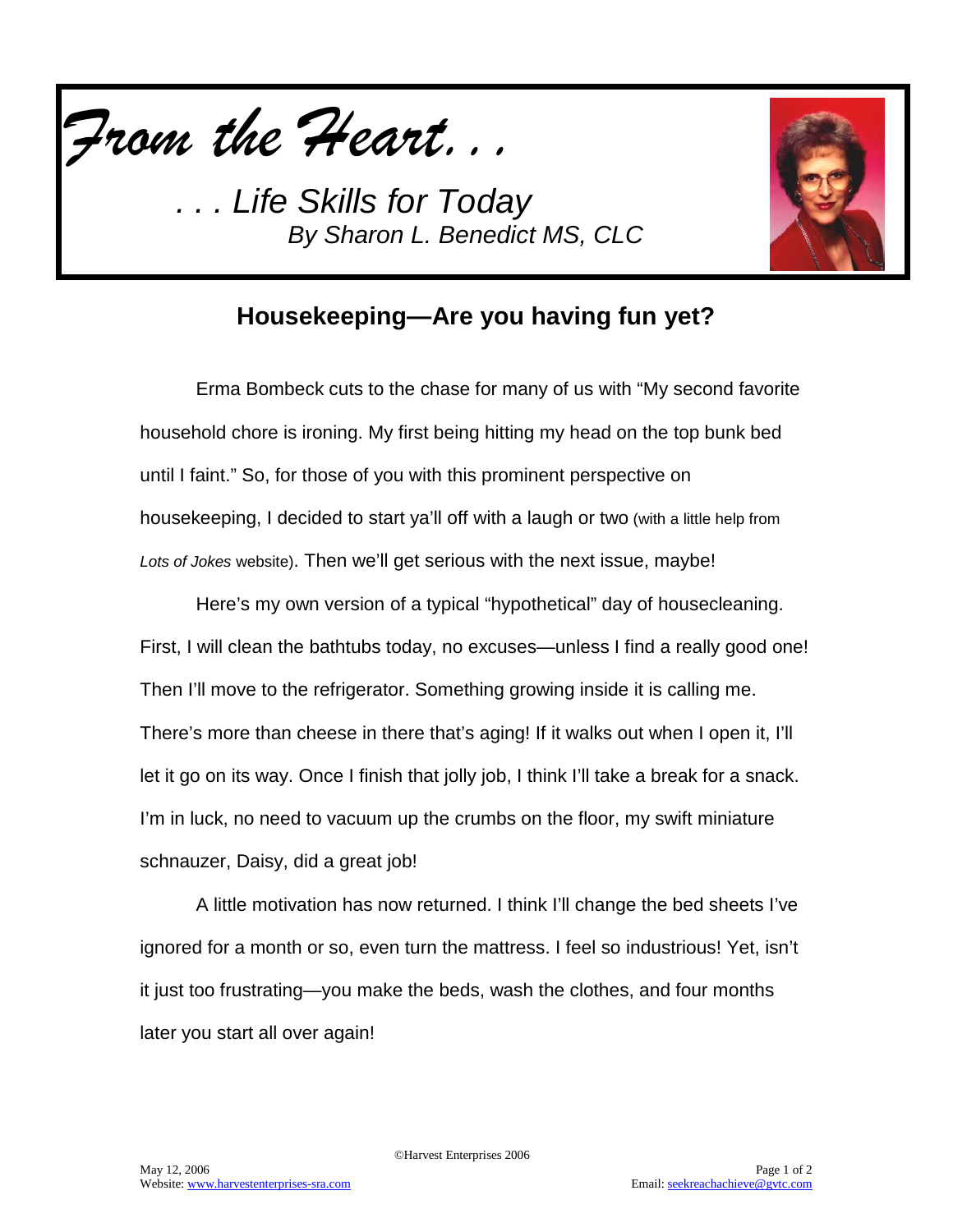Once the beds are finished, I start collecting all the clothes hanging around the house. I get the impression as I move from room to room that if my hubby was supposed to hang up his own clothes, the door handle would definitely be bigger. So, I put the piles in the appropriate clothes hamper to overflowing and decide to wait on washing tomorrow, maybe. I have several outfits still in the closets I haven't worn for years. This will be a great opportunity to see if they still fit.

As I come to the day's end, I pull out the vacuum but find the sack very full and exuding a pungent stench. Although I decide to get a refill and start vacuuming, my mind wonders to the hopeful possibility that Sears may have one I can ride? As for dusting, I've been advised to keep the cobwebs in place. They say that cobwebs adorned over lampshades lessen the glare, creating a romantic ambiance. If my husband points out the light fixtures need dusting, I'll simply look at him with a narrow stare and declare, "What? And spoil the mood?"

I put the vacuum away "not quite finished," giving serious thought to finishing it early tomorrow before my sister from California comes to visit for a week. Anyway, my friend just called and invited me out to dinner. What a great way to keep my dishes clean and conserve water! So, as my "hypothetical" story ends, until the next installment, remember that the heart and soul of housekeeping encourages us to keep our castle clean enough for healthy, but dirty enough for happy.

©Harvest Enterprises 2006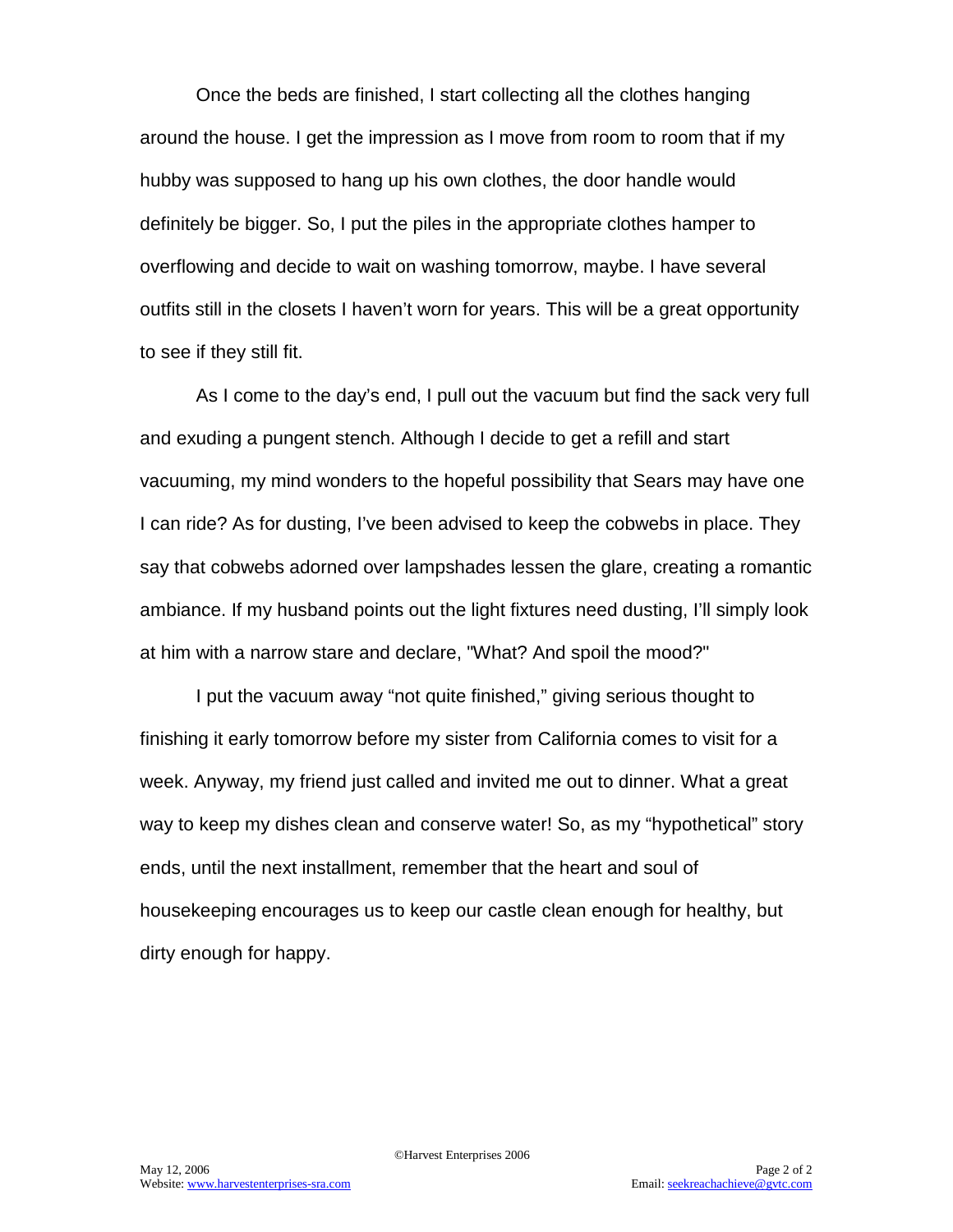*From the Heart...*



# **Housekeeping—Simple Solutions**

Cruise through your local grocery store, and you will come away besieged by the multitude of cleaning products on the shelves for hands-on scrubbing to the rarefied air deodorizers and zany bug zappers. Yet, there are simpler, more practical health-conscious and environmentally friendly ways to clean your castle. Remember, what ever goes down the drain or in the trash, may forever end up in your local water system, rivers, and landfill. Your house may be momentarily cleaner but you and the world you live in may not fair so well.

However, let's try to stay practical here with our choices—going with all organic products is not necessarily the only way. There are times when they do not sufficiently do the job and are not always user friendly. And for many, buying *organic* is more of a feeling rather than fact decision. The word, *chemical*, is not always a *dirty* word. All creation is made up of an assortment of so-called chemical elements. You, in fact, are a walking, talking chemical factory! It really depends on the product (conventional and organic), how you use it, and its impact on you and your environment.

Whether you do your own housekeeping or hire out, there are some basics to consider when buying that product off the store shelf. As you choose,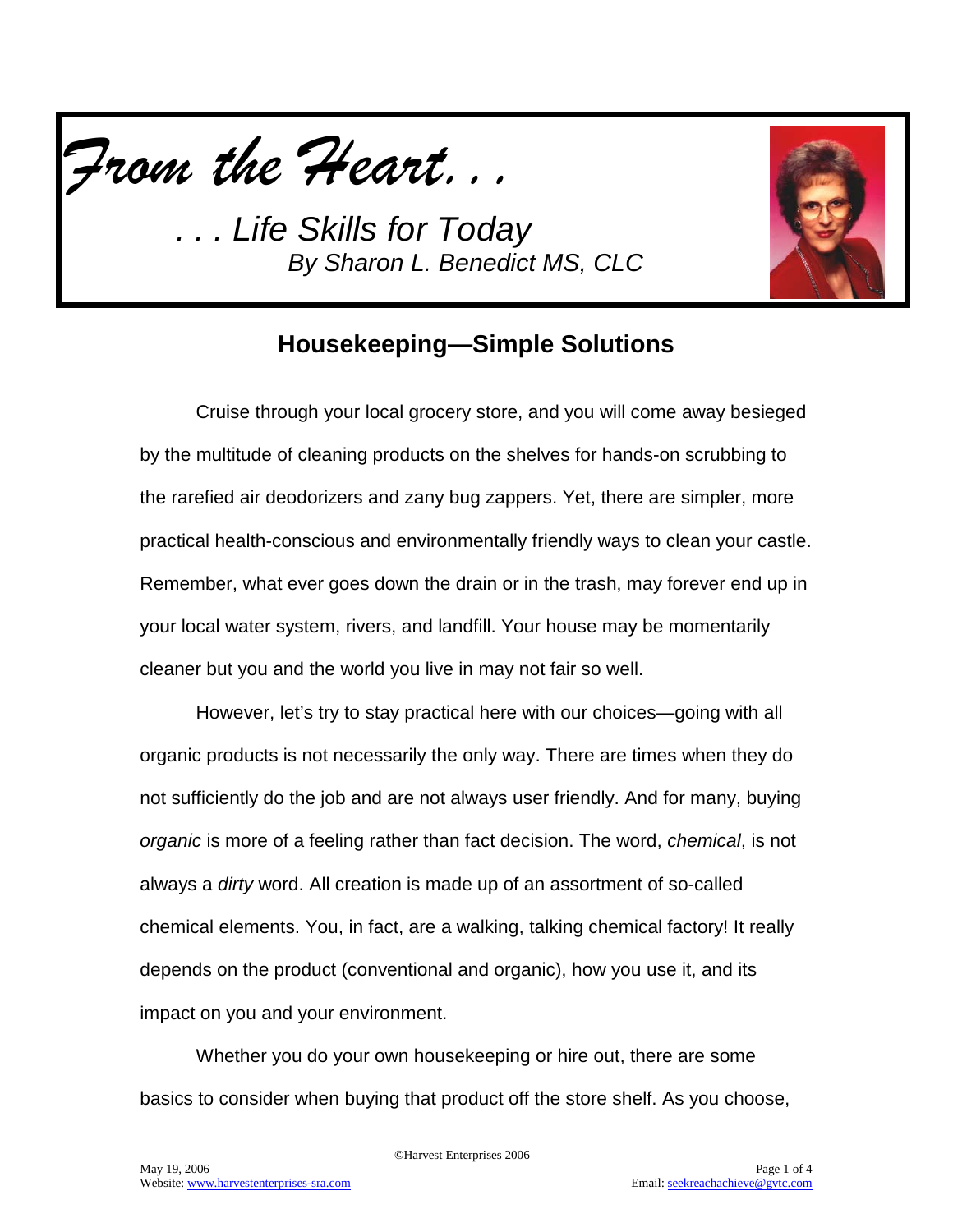remember to just *keep it clean enough for healthy, dirty enough for happy.* Staying healthy doesn't mean you have to kill every germ in sight. In fact, there are trillions of germs that routinely "infect" or inhabit our body from infancy on and peacefully co-exist; and even help us maintain our internal biological balance such as acidophilus bacteria that live in our intestines and are considered part of our *normal flora*. The small minority of germs that participate in generating disease, like strep, staph, TB, diphtheria, can also be found peacefully coexisting in us rather than actively creating illness.

So, it's important not to obsess too much about having a germ-free home. It's an impossible task anyway. You will, therefore, stay happier as you enhance your own health and the environment by using products that easily biodegrade and consist of elements nature and waste management technology can easily handle.

Here are a few tips to get you started.

Tip 1 - The Simple Solutions = use soap, vinegar, lemon juice, baking soda, salt  $Tip 2 = Recycle$  everything possible!

Tip 3 = Keep your home free of unnecessary inhalants and highly toxic products (or at least locked up safe from children's curiosity)

Tip 4 = Open your windows to routinely air out house

 $Tip 5 = Get the whole family involved$ 

Check out the references listed at end of article for all kinds of tips for using those simple solutions listed above. Here's one example for cleaning out your sour-smelling thermos. Just fill container with a quart of water and four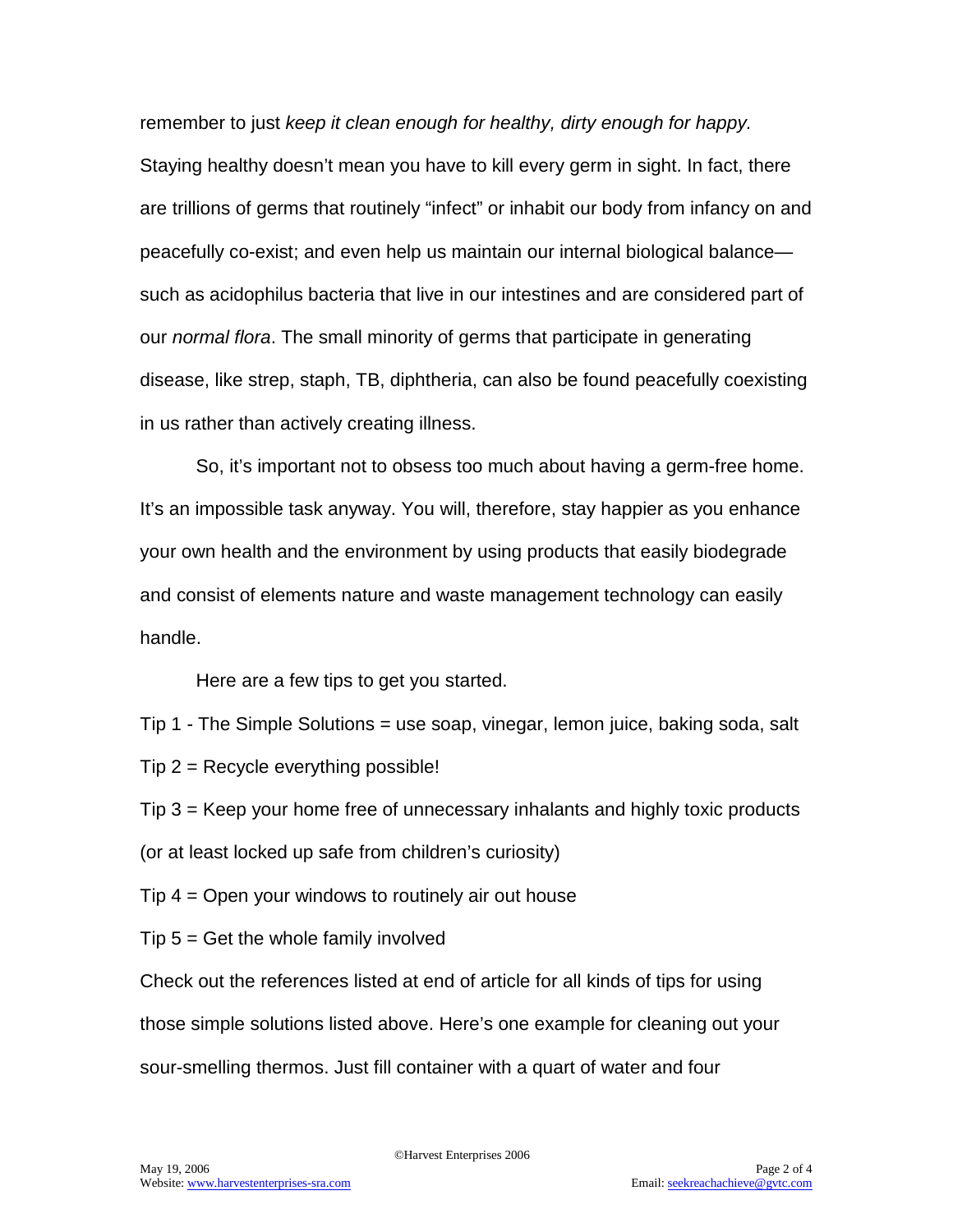tablespoons baking soda. Let sit overnight. In the morning, rinse as usual; and do this weekly for preventive maintenance. Another sample for sink stains caused by dripping faucets is to place a slice of lemon on the area, leave overnight. The next day, remove lemon and wipe area clean. Keep in mind that sometimes these methods just won't cut it. These are times when Clorox and/or ammonia may be required, but I personally keep their use to a minimum whenever possible.

There are lots of other possibilities for using a variety of everyday products and household equipment such as your toothpaste (nonabrasive, that is) for cleaning your silver, and your dishwasher to clean the range hood filter that we all ignore until it starts dripping while cooking your favorite dish on the stove.

I suggest you safely experiment with any tips these references provide. As you begin to use simpler solutions that work for you, your grocery bill may be smaller each month, your budget will thank you, and so will your environment. Next issue, simple living tips will be offered to ease your everyday housekeeping routine from kitchen to dining room, living room to bedroom, storage & laundry room, garden to garage.

#### References:

*Baking Soda: Over 500 Fabulous, Fun, and Frugal Uses You've Probably Never Thought of* by Vicki Lansky. (2004). *Vinegar: Over 400 Various, Versatile, and Very Good Uses You've Probably* 

*Never Thought of* by Vicki Lansky. (2004).

©Harvest Enterprises 2006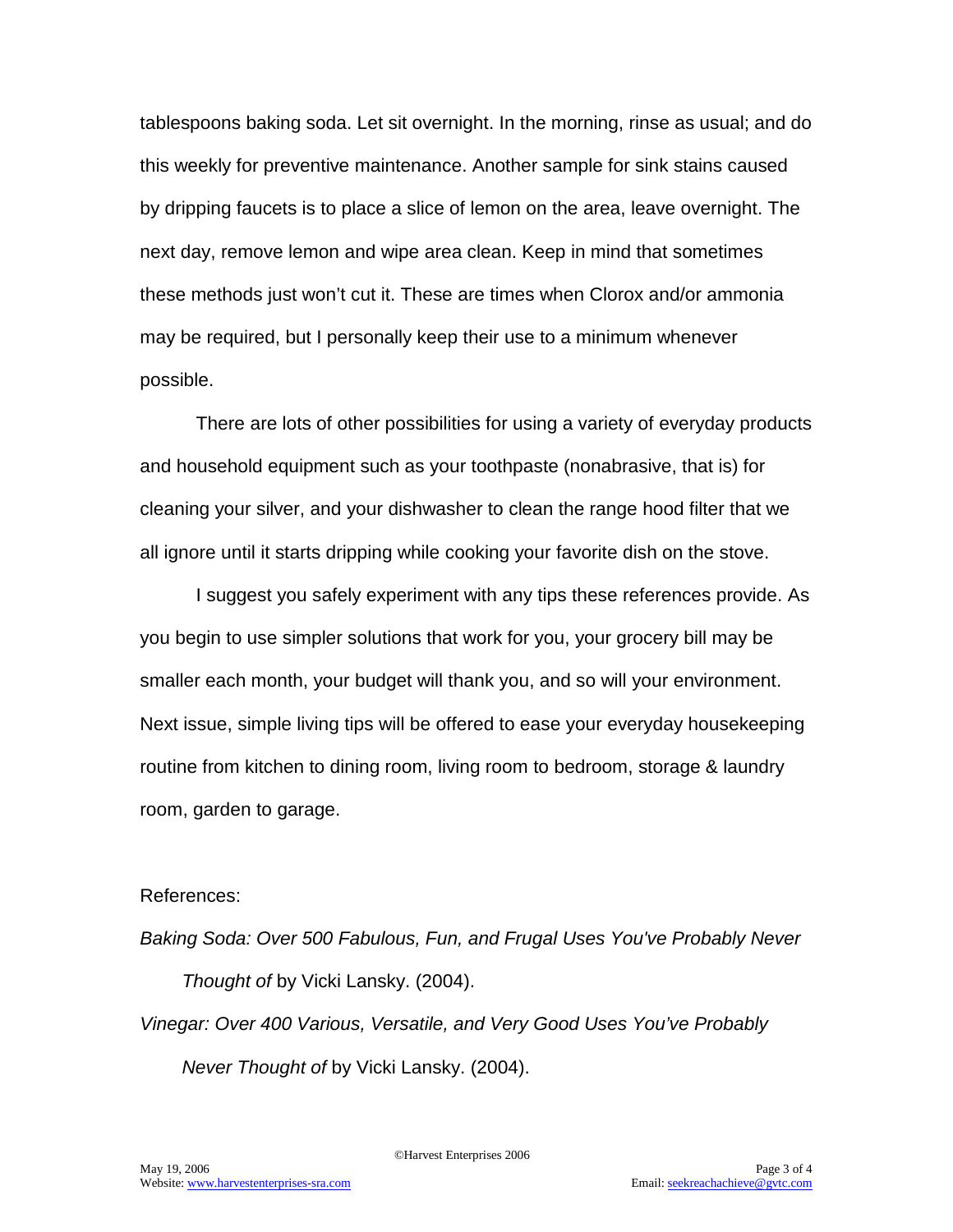*Haley's Cleaning Hints* by Graham Haley and Rosemary Haley. (2004).

*Keeping House: Hints and Tips for a Beautifully Clean Home* by Cindy Harris.

(2004).

*Home Comforts: The Art and Science of Keeping House* by Cheryl Mendelson.

(1999).

Solve It with Salt: 110 Surprising and Ingenious Household Uses for Table Salt by Patty Moosbrugger. (1998).

*The Joy of Simple Living* by Jeff Davidson. (1999).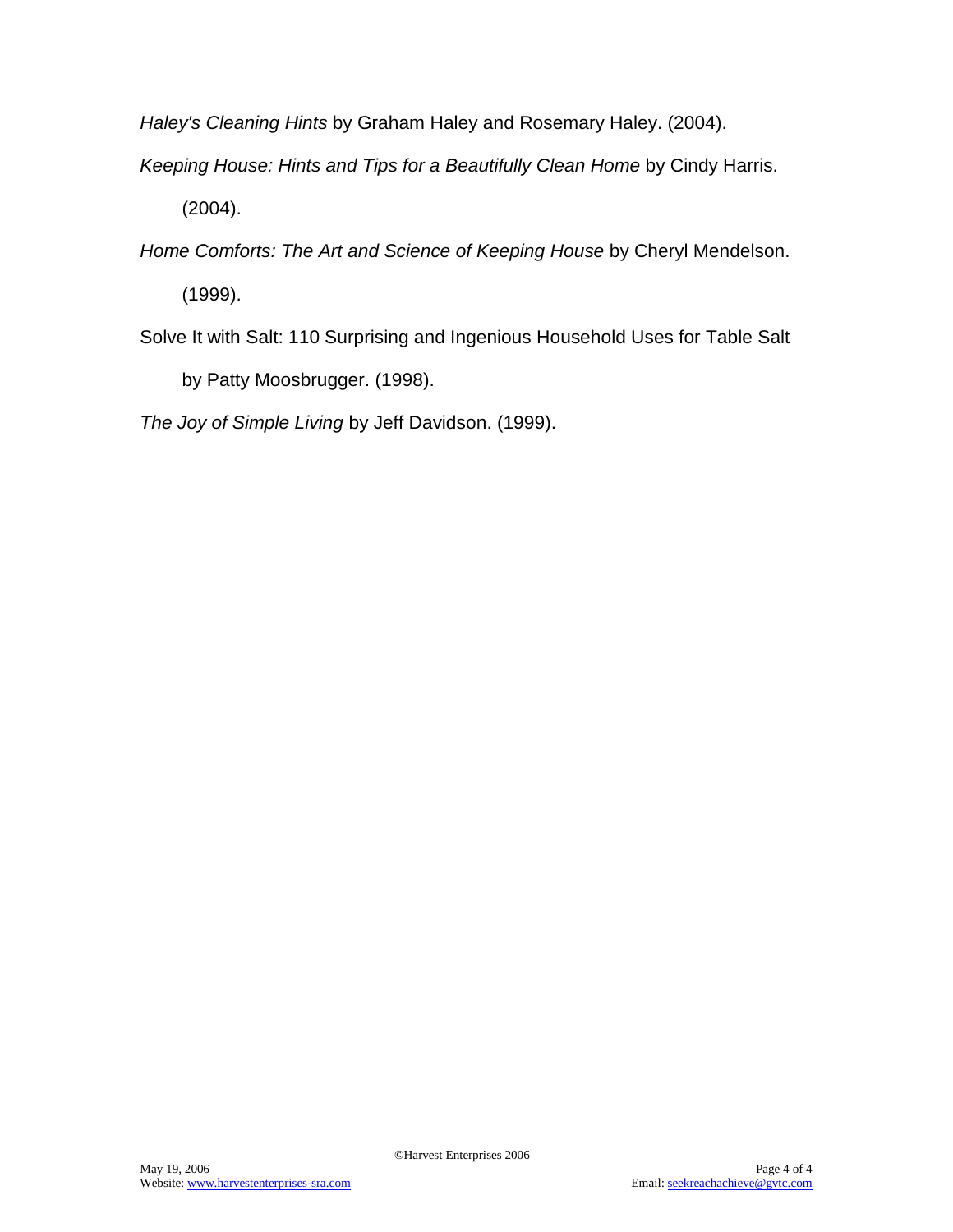



# **Housekeeping—Simple Living Tips**

Simple living sounds simple enough. But in today's world, it's not a sure thing. Lives are filled with daily routines, challenges, and sometimes crises for us all. The stress that comes with it all doesn't seem to leave us alone either. It's like two fish in a blender of water not yet turned on. One fish turns to the other and says, "And they expect us to relax!"

Yet, no matter what our challenges may be, with the right attitude we all can make proactive choices toward experiencing simple living. In the last issue, I gave you some basic solutions to get you started. Here are some tips to ease your everyday housekeeping routine from kitchen to dining room, living room to bedroom, storage & laundry room, garden to garage.

*Kitchen: C*utting board—Clean with lemon juice, baking soda, and water mixed to a paste, rinse and towel dry. Garbage disposal—Throw a lemon slice down garbage disposal and turn it on to remove odors and add a lemon fragrance to your kitchen. Refrigerator—Use a lazy Susan in to have easy access to items typically forgotten in the back. Store plastic grocery bags in an empty paper towel cardboard tube.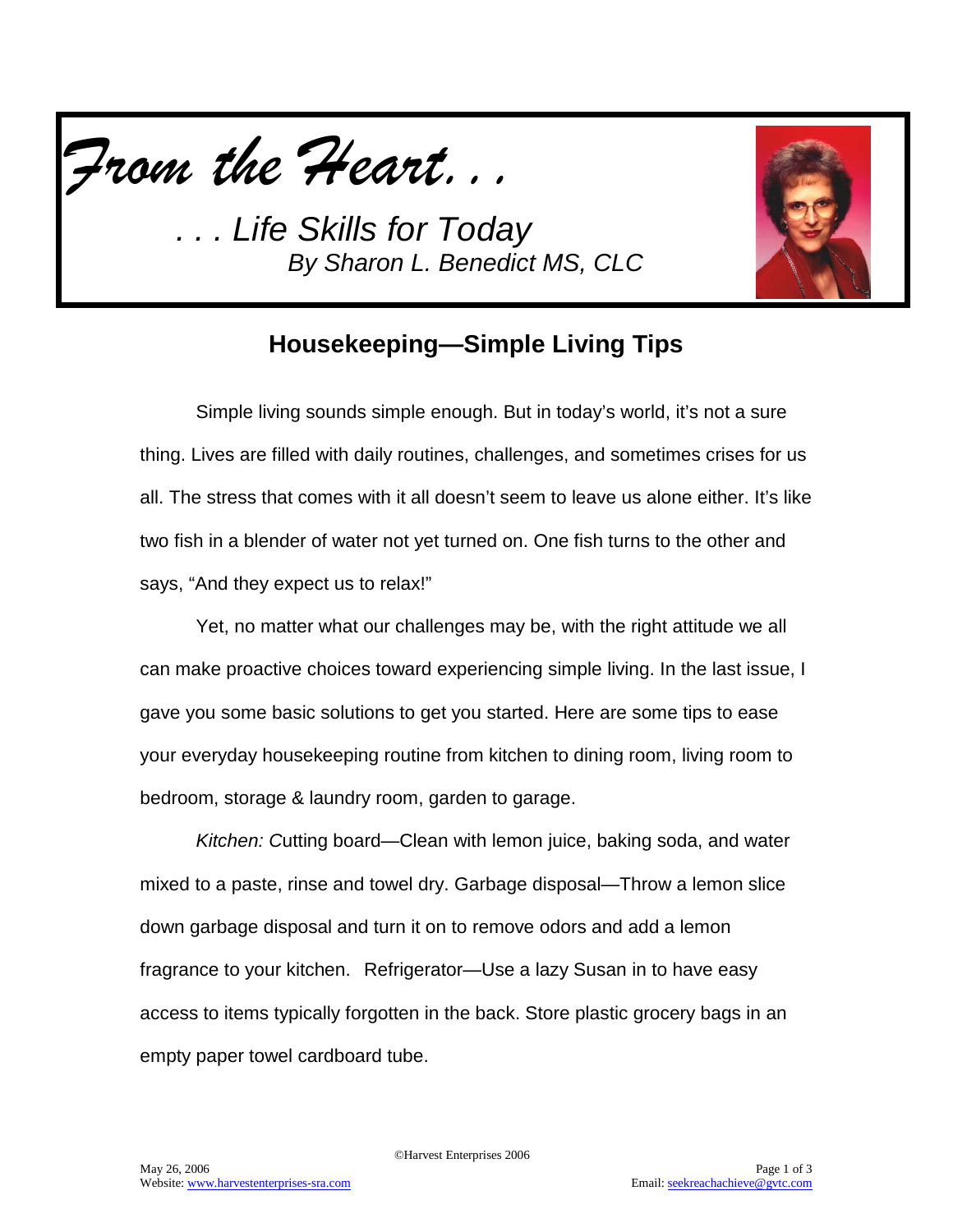*Dining room:* Have an expandable table for flexibility in numbers of guests. Use a cover to protect your table surface or placemats if preferred. Display and show off your fine china. Install a dimmer to control lighting for each occasion. Use more neutral drapes/curtains that match flooring and décor. Consider having a corner cabinet for easy storage of linen, silver, and dinnerware.

*Living room:* Declutter your living room—making it spacious and inviting as possible for conversation and fun. Use L-shaped seating arrangements that make room more informal. If floors are hard, use secured throw rugs to soften the atmosphere and reduce noise.

*Bedrooms:* Have a switch near the bed to control lighting with quality overhead lights. To save time and energy, arrange your furniture for direct paths to closet and bathroom. Use colors on walls and décor that feel warm and welcoming. Use blackout shades to prevent nighttime light leaks and increase your REM sleep. Consider changing out worn-out bedspreads and pillows.

*Bathrooms:* Use your mop to wash down bathtubs and showers to ease your back ache. Soak clogged showerheads in vinegar solution over night to remove mineral deposits. To reduce mildew insure you have adequate ventilation that can change over the air at least eight times per hour.

*Storage & Laundry:* Sprinkle a little baking soda in clothes hamper to reduce odor. Keep corduroy garments lint-free by turning them inside out before placing in washing machine. Sometimes ink stains on clothes can be removed by soaking the stain in milk then wash as usual. Zip up zippers to protect washing machine surface and prevent snagging other clothes. Use clear plastic boxes for